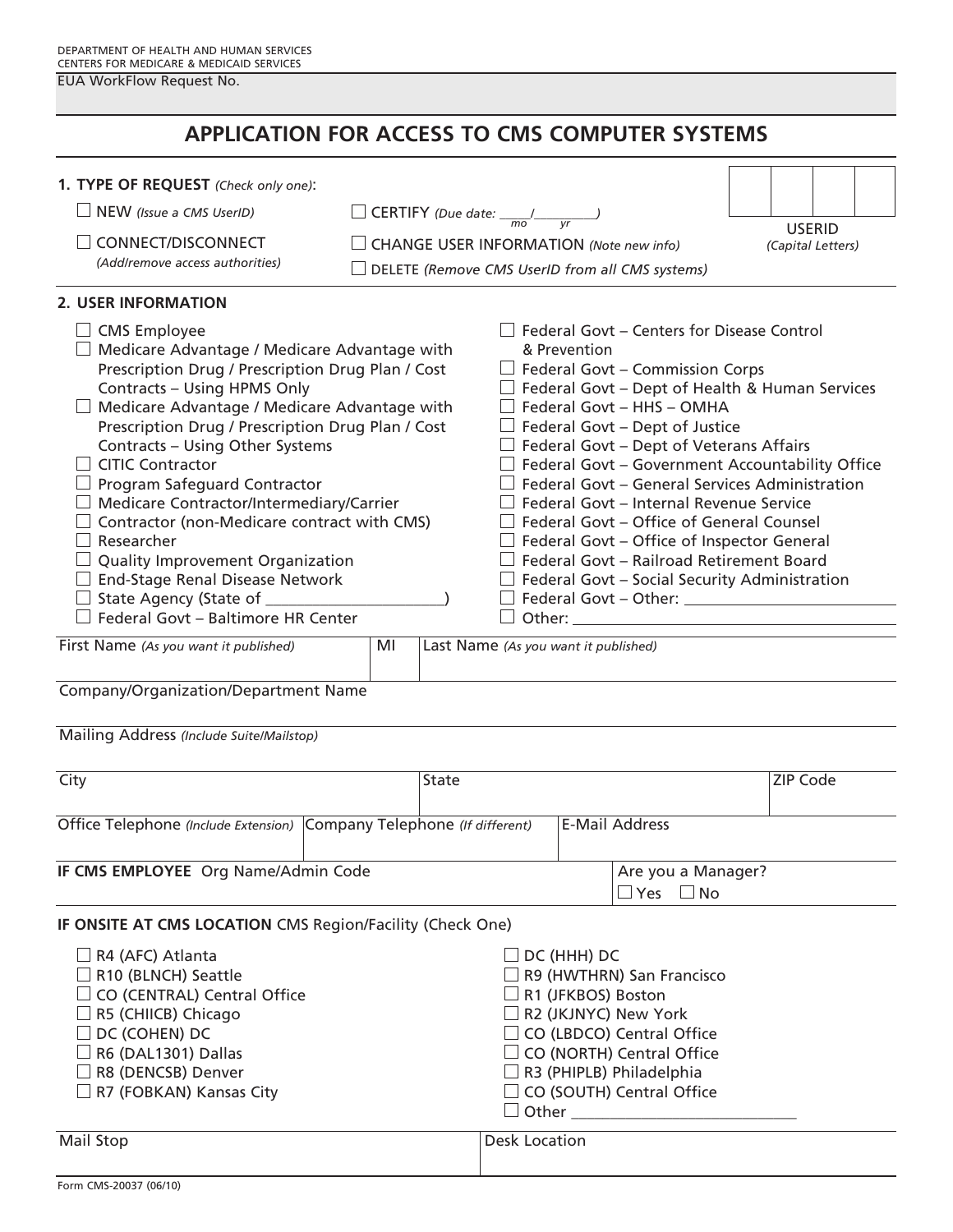### **3. WORKLOAD INFORMATION**

Contract Number(s) *(for Medicare Advantage/Medicare Advantage with Prescription Drug/Prescription Drug Plan/Cost Contracts — Hxxxx, Sxxxx, etc.)* 

| Carrier Number(s) (for Medicare Contractors/Intermediaries/Carriers - 12345)                                                                                                                                                                          |                                                                              |                                                                                                                                                                                                                                                                                              |  |  |
|-------------------------------------------------------------------------------------------------------------------------------------------------------------------------------------------------------------------------------------------------------|------------------------------------------------------------------------------|----------------------------------------------------------------------------------------------------------------------------------------------------------------------------------------------------------------------------------------------------------------------------------------------|--|--|
| Contract and Task Number (for Contractors - CMS-05-0001 : 0001)                                                                                                                                                                                       |                                                                              |                                                                                                                                                                                                                                                                                              |  |  |
| Grant Number (for Researchers)                                                                                                                                                                                                                        |                                                                              |                                                                                                                                                                                                                                                                                              |  |  |
| Inter-Agency Agreement Number                                                                                                                                                                                                                         |                                                                              |                                                                                                                                                                                                                                                                                              |  |  |
| 4. REQUIRED ACCESSES (See http://www.cms.hhs.gov/mdcn/bmcjcreport.asp for list of available jobcodes)<br>$\Box$ Connect $\Box$ Disconnect $\Box$ Keep Default CMS<br>$\Box$ Connect $\Box$ Disconnect $\Box$ Keep Default Non-CMS                     | Employee<br>(standard desktop & network<br>with CMS e-mail acct)<br>Employee | $\Box$ Connect $\Box$ Disconnect $\Box$ Keep<br>$\Box$ Connect $\Box$ Disconnect $\Box$ Keep<br>$\Box$ Connect $\Box$ Disconnect $\Box$ Keep<br>$\Box$ Connect $\Box$ Disconnect $\Box$ Keep<br>$\Box$ Connect $\Box$ Disconnect $\Box$ Keep                                                 |  |  |
| $\square$ Connect $\square$ Disconnect $\square$ Keep<br>$\Box$ Connect $\Box$ Disconnect $\Box$ Keep<br>$\Box$ Connect $\Box$ Disconnect $\Box$ Keep<br>$\Box$ Connect $\Box$ Disconnect $\Box$ Keep<br>$\Box$ Connect $\Box$ Disconnect $\Box$ Keep | (standard network access)                                                    | $\Box$ Connect $\Box$ Disconnect $\Box$ Keep<br>$\Box$ Connect $\Box$ Disconnect $\Box$ Keep<br>$\Box$ Connect $\Box$ Disconnect $\Box$ Keep<br>$\Box$ Connect $\Box$ Disconnect $\Box$ Keep<br>$\Box$ Connect $\Box$ Disconnect $\Box$ Keep<br>$\Box$ Connect $\Box$ Disconnect $\Box$ Keep |  |  |

**5. JUSTIFICATION** *(If name change, show Old Name =, New Name =)* 

**6. APPROvALS:** *(See http://www.cms.hhs.gov/mdcn/reqsigchart.pdf for approval info)* 

#### **PROvIDE SIgNATURES bELOW OR APPROvE ONLINE EUA WORKFLOW REQUEST NUMbER REFERENCED ON PAgE 1.**

**Authorization:** We acknowledge that our Organization is responsible for all resources to be used by the person identified above and that requested accesses are required to perform their duties. We have reviewed and verified the workload information supplied is accurate and appropriate. We understand that any change in employment status or access needs are to be reported immediately via submittal of this form or EUA WorkFlow request.

|                     | 1st APPROVER (CMS Project Officer, CMS Contact, CMS Supervisor, MCIC Contact, etc.) |                         |      |  |
|---------------------|-------------------------------------------------------------------------------------|-------------------------|------|--|
| <b>Printed Name</b> |                                                                                     | <b>Telephone Number</b> |      |  |
| <b>CMS UserID</b>   | Signature                                                                           |                         | Date |  |
|                     | 2nd APPROVER (Not required for CMS employees, BHRC or Commissioned Corps)           |                         |      |  |
| <b>Printed Name</b> |                                                                                     | <b>Telephone Number</b> |      |  |
| <b>CMS UserID</b>   | Signature                                                                           |                         | Date |  |
|                     | APPLICANT: Read, complete and sign next page.                                       |                         |      |  |

Form CMS-20037 (06/10)